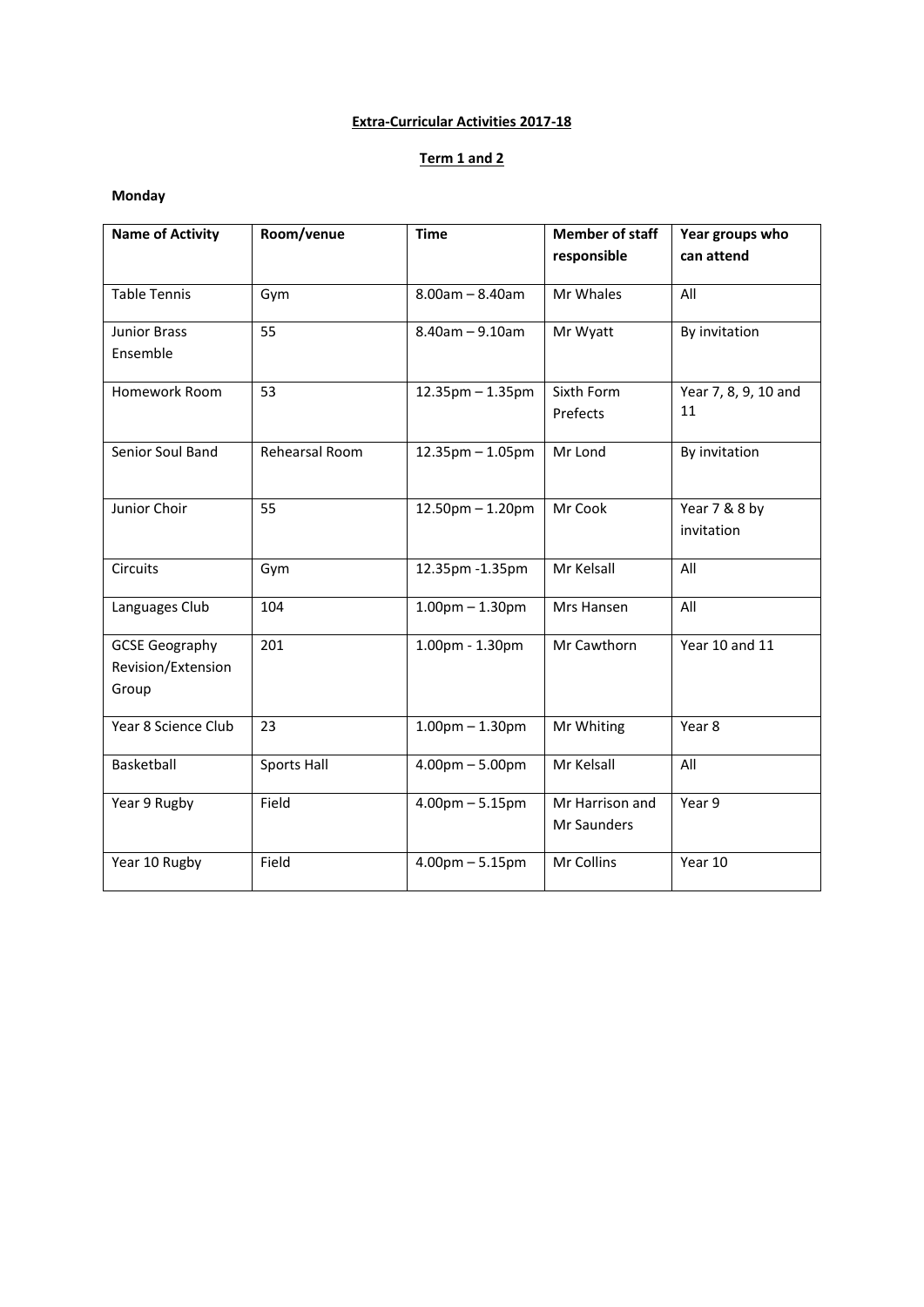## **Tuesday**

| <b>Activity</b>                                      | Room/venue     | <b>Time</b>            | <b>Member of staff</b>        | Year groups who                               |
|------------------------------------------------------|----------------|------------------------|-------------------------------|-----------------------------------------------|
|                                                      |                |                        | responsible                   | can attend                                    |
| <b>Table Tennis</b>                                  | Gym            | $8.00am - 8.40am$      | Mr Whales                     | All                                           |
| Junior Percussion<br>Ensemble                        | Rehearsal room | $8.40$ am $- 9.10$ am  | Mr Richmond                   | All                                           |
| Newton and More<br>House Social Space                | Hall           | $12.40$ pm $- 1.30$ pm | Mr Collins and<br>Mr Harrison | All                                           |
| Homework Room                                        | 53             | $12.35$ pm $- 1.35$ pm | Sixth Form<br>Prefects        | Year 7, 8, 9, 10 and<br>11                    |
| Concert Band                                         | Rehearsal Room | $12.50$ pm $- 1.20$ pm | Mr Lond                       | Year 7-13 by<br>invitation                    |
| <b>String Ensemble</b>                               | 57             | $1.00pm - 1.30pm$      | Mrs Brown                     | Year 7-13 by<br>invitation                    |
| Dodgeball                                            | Gym            | $12.35$ pm $- 1.35$ pm | Mr Hulme                      | Year 7 and 8                                  |
| Quiz Club                                            | 36             | 1.00pm -1.30pm         | Miss Burton                   | Year 7 & 8                                    |
| Whist Club                                           | 112            | $1.00$ pm $- 1.30$ pm  | Mrs Newton                    | All                                           |
| Enrichment group<br>for Year 11 French<br>and German | 304            | $1.00$ pm $- 1.30$ pm  | Mrs Roberts and<br>Mr Finke   | Year 11 invitees<br>only. October<br>onwards. |
| A-Level Geography<br>Revision/Extension<br>Group     | 201            | 3.45pm - 4.45pm        | Tom Cawthorn                  | Year 12 & 13                                  |
| Year 8 Football                                      | Field          | $4.00pm - 5.00pm$      | Mr Richardson                 | Year 8                                        |
| Year 9 Football                                      | Field          | $4.00pm - 5.00pm$      | Mr Harrison                   | Year 9                                        |
| $1st$ XV Rugby                                       | Field          | $4.00$ pm $- 5.15$ pm  | Mr Helliwell                  | Year 11, 12 and 13                            |
| 2 <sup>nd</sup> XV Rugby                             | Field          | 4.00pm-5.15pm          | Mr Collins                    | Year 11, 12 and 13                            |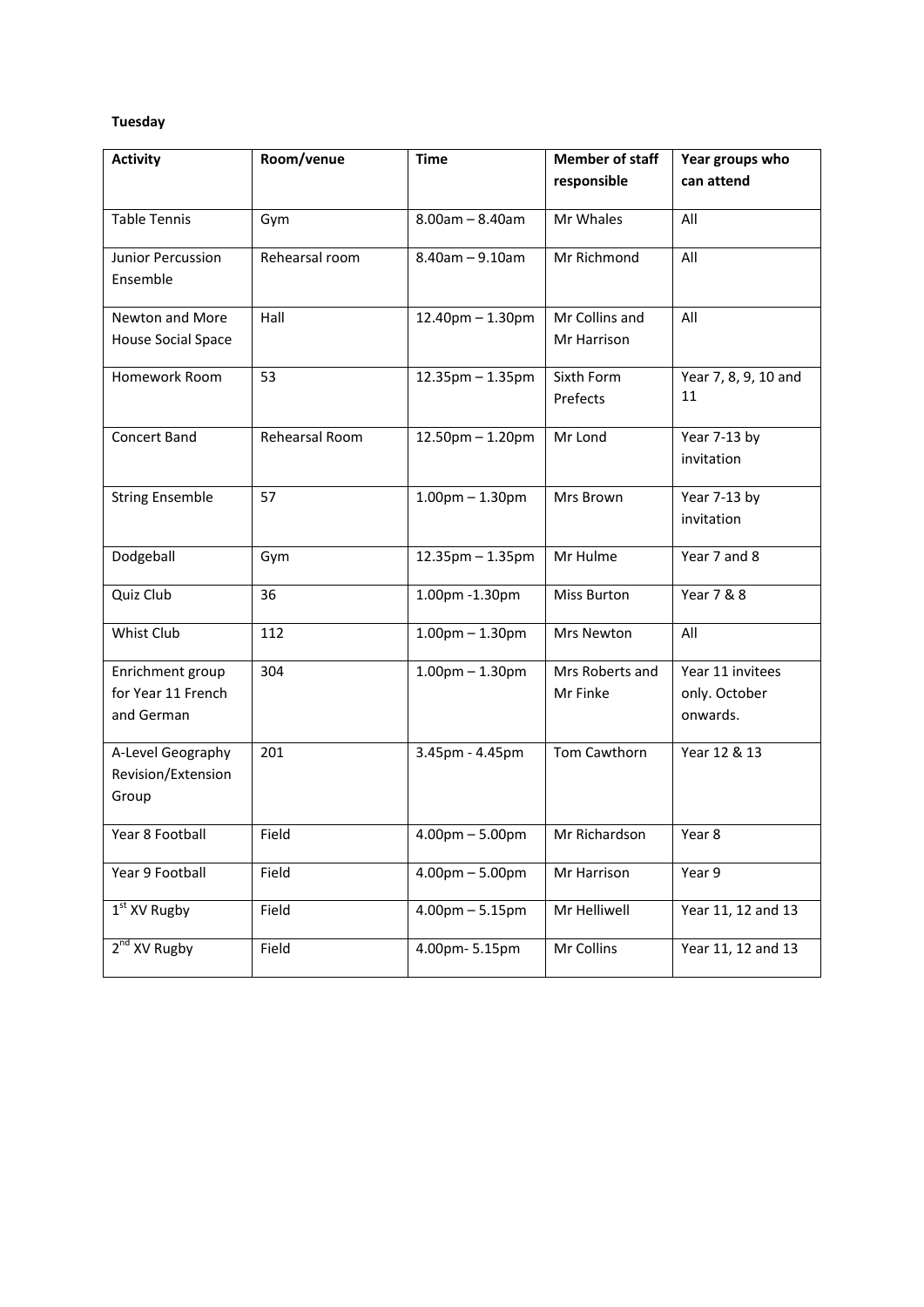### **Wednesday**

| <b>Activity</b>                                  | Room/venue     | <b>Time</b>                       | <b>Member of staff</b>    | Year groups who                     |
|--------------------------------------------------|----------------|-----------------------------------|---------------------------|-------------------------------------|
|                                                  |                |                                   | responsible               | can attend                          |
| <b>Table Tennis</b>                              | Gym            | $8.00am - 8.40am$                 | Mr Whales                 | All                                 |
| Knotso's (Junior Big<br>Band)                    | Rehearsal Room | $8.40$ am $- 9.10$ am             | Mr Lond                   | Year 7-13 by<br>invitation          |
| Curteis and School<br>House Social Space         | Hall           | $12.40$ pm $- 1.35$ pm            | Miss Leek<br>Mr Hulme     | All                                 |
| Homework Room                                    | 53             | 12.35pm - 1.35pm                  | Sixth Form<br>Prefects    | Year 7, 8, 9, 10 and<br>11          |
| Wind Band                                        | Rehearsal Room | $12.50$ pm $- 1.20$ pm            | Mr Lond                   | Year 7-13 by<br>invitation          |
| Junior Maths<br>Challenge                        | 38             | $1.00$ pm $- 1.30$ pm             | Mr Stevens                | Invitation only                     |
| Geography Club                                   | 201            | $1.00pm - 1.30pm$                 | Mr Cawthorn               | Year 7, 8 and 9                     |
| <b>GCSE Chemistry</b><br>revision and<br>support | 28             | 12.40pm - 1.10pm                  | Mr Clarke                 | All Year 11 welcome                 |
| Support for Year 11<br>French                    | 104            | $12.45$ pm $- 1.25$ pm            | Mrs Martin                | Invitation from a<br>French teacher |
| Year 9 & 10<br>Dodgeball                         | Gym            | 12.35pm - 1.35pm                  | Mr Whales                 | Year 9 and 10                       |
| Year 7 Football                                  | Field          | $4.00 \text{pm} - 5.00 \text{pm}$ | Mr Kelsall & Mr<br>Whales | Year 7                              |
| Badminton                                        | Sports Hall    | $4.00pm - 5.00pm$                 | Mr Hulme                  | All                                 |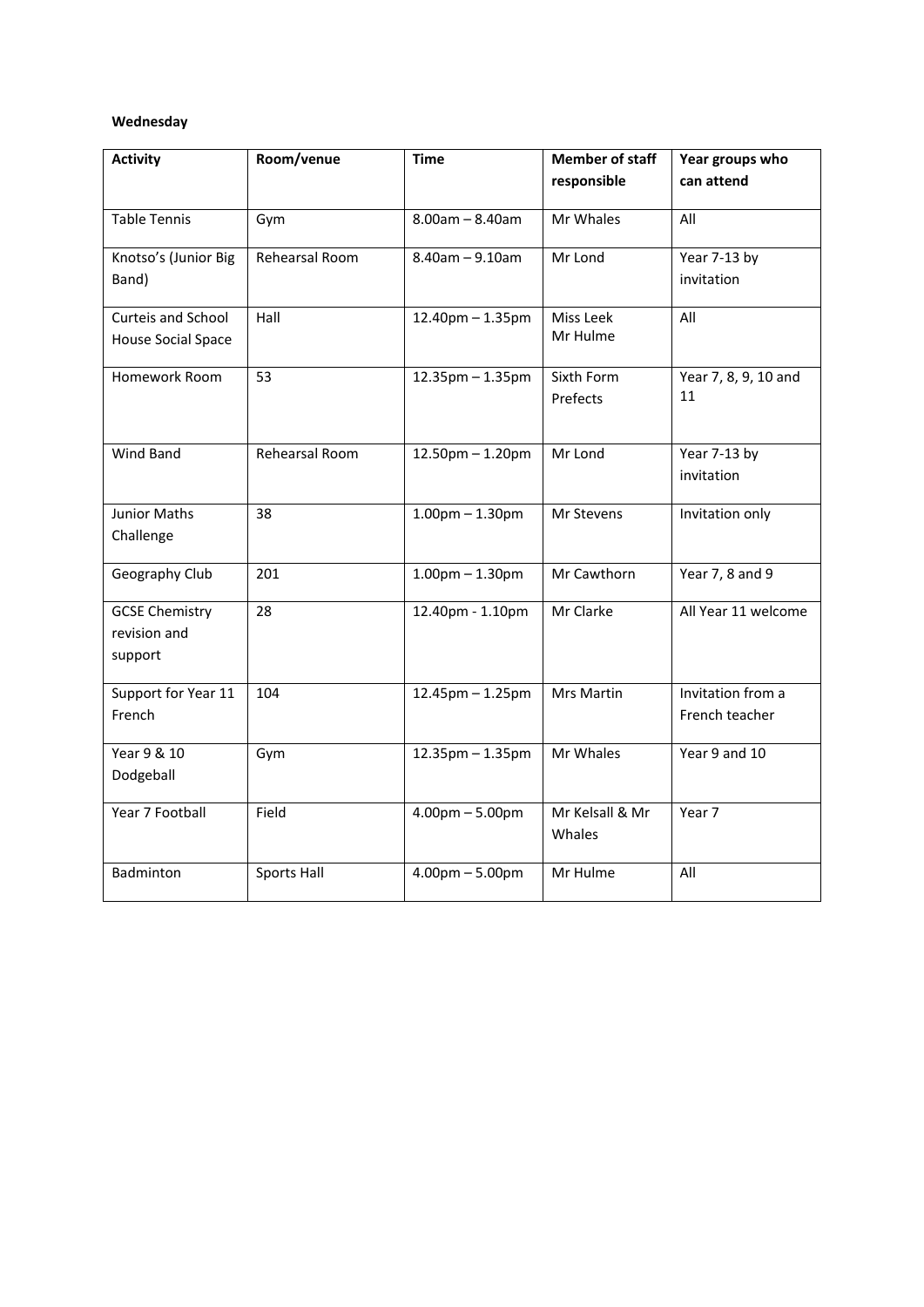### **Thursday**

| <b>Activity</b>          | Room/venue      | <b>Time</b>            | <b>Member of staff</b><br>responsible | Year groups who<br>can attend          |
|--------------------------|-----------------|------------------------|---------------------------------------|----------------------------------------|
|                          |                 |                        |                                       |                                        |
| <b>Table Tennis</b>      | Gym             | $8.00am - 8.40am$      | Mr Whales                             | All                                    |
| <b>Senior Brass</b>      | 57              | $8.40$ am $- 9.10$ am  | Mr Wyatt                              | Year 7-13 by                           |
| Ensemble                 |                 |                        |                                       | invitation                             |
| Saxophone                | 55              | $8.40$ am $- 9.10$ am  | Mr Lond                               | Year 7-13 by                           |
| Ensemble                 |                 |                        |                                       | invitation                             |
| <b>Burleigh and Foxe</b> | Hall            | 12.40pm - 1.35pm       | Mr Morrow                             | All                                    |
| House Social Space       |                 |                        | Mrs Hansen                            |                                        |
| Homework Room            | 53              | $12.35$ pm $- 1.35$ pm | Sixth Form                            | Year 7, 8, 9, 10 and<br>11             |
|                          |                 |                        | Prefects                              |                                        |
| Chemistry Clinic         | 20              | 12.40pm - 1.10pm       | Mr Downing                            | All Year 10 and 11                     |
| Year 7 & 8 Table         | Gym             | $12.35$ pm $- 1.35$ pm | Mr Richardson                         | Year 7 and 8                           |
| Tennis                   |                 |                        |                                       |                                        |
| Senior Choir             | 55              | $12.50$ pm $- 1.20$ pm | Mr Cook                               | Year 7-13 by                           |
|                          |                 |                        |                                       | invitation                             |
| Senior Percussion        | Rehearsal Room  | $1.00$ pm $- 1.30$ pm  | Mr Richmond                           | Year 7-13 by                           |
| Ensemble                 |                 |                        |                                       | invitation                             |
| <b>CCF</b>               | Quad/classrooms | $3.45$ pm $- 5.00$ pm  | Lt Col R Ogg                          |                                        |
|                          |                 |                        | SSI S Pulfrey                         |                                        |
|                          |                 |                        | Mrs Barton                            | Year 9, 10, 11, 12                     |
|                          |                 |                        | Mr Davis                              | and 13                                 |
| <b>CCF BTEC</b>          | Classrooms      | $3.45$ pm $- 5.00$ pm  | SSI S Pulfrey                         | Year 13 CCF only                       |
|                          |                 |                        |                                       |                                        |
|                          |                 |                        |                                       |                                        |
| Support for Year 11      | 104             | 3.45pm - 4.45pm        | Mrs Martin                            | Invitation from a                      |
| French                   |                 |                        |                                       | French teacher<br>/interested students |
|                          |                 |                        |                                       |                                        |
| Year 7 Rugby             | Field           | $4.00$ pm $- 5.15$ pm  | Mr Helliwell and<br>Mr Kelsall        | Year 7                                 |
|                          |                 |                        |                                       |                                        |
| Year 8 Rugby             | Field           | $4.00$ pm $- 5.15$ pm  | Mr Whales                             | Year 8                                 |
| Year 10 Football         | Field           | $4.00pm - 5.00pm$      | Mr Hulme                              | Year 10                                |